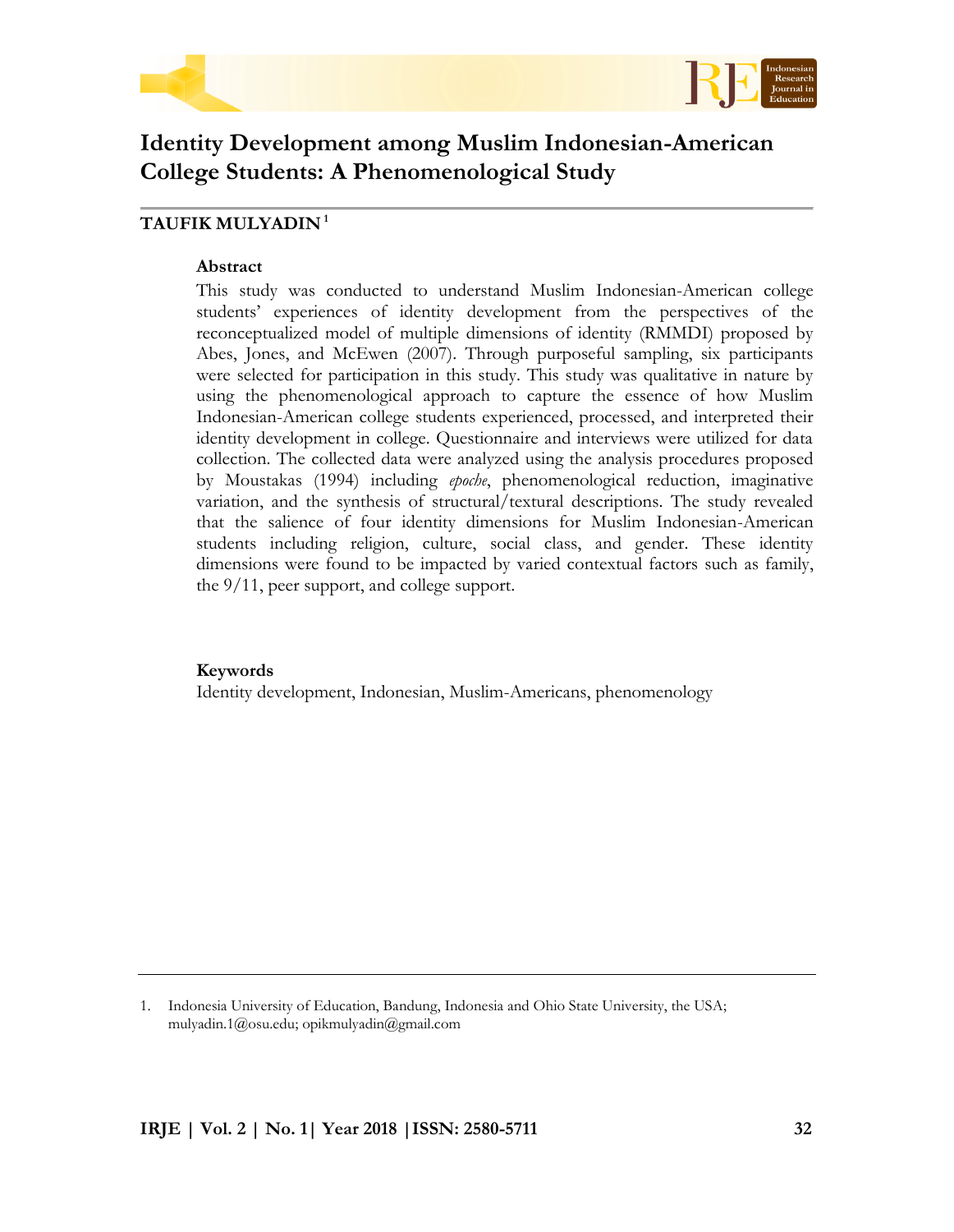



#### **Introduction**

In the late 1930s, the American Council on Education instructed the entire higher education institutions in the United States to enlist individual and professional development as an essential goal to be achieved for their educational practices (Evans, Forney, & Guido, 1998). Due to its significance, an understanding on student development in post-secondary education has been widely used as a basis for policy-making in college. Student development greatly varies in terms of its focuses and one among them is identity development. For decades, research on identity development with different groups of students has grown rapidly and addressed a variety of identity dimensions including, race, gender, socioeconomic status, ethnicity, and religion (Evans, Forney, Guido, Patton, & Renn, 2010).

There are different models of identity development which have been revealed to explain a wide range of college student groups from diverse backgrounds including not only majority, such as white students (Helms, 1990), but also minority groups, such as women (Josselson, 1973, 1996), black or color (Cross, 1991, 1995; Helms, 1990, 1995; Horse, 2001; Kim, 1981, 2011), multiracial (Kerwin & Ponterotto, 1994; Poston, 1990; Root, 1990), and LGBT (Cass, 1984; D'Augelli, 1994; McCam & Fassinger, 1996) students. The presence of these models provides a conceptual and empirical framework for better understanding underrepresented students in college. Moreover, the models of identity development can serve as a guide to institutions, administrators, staff, faculty, and other agents in college to provide necessary supports and assistances with the aim of enhancing student success of marginalized groups in terms of academic, personal, and professional attainment (Jones & McEwen, 2000).

The population of Muslim-American people is estimated to be more than 2.7 million with the annual growth rate of about 6% and they constitute around 1% of the total population in the United States (Pew Research Center, 2011). Based on the shared aspects of interest, beliefs, national origin, as well as culture and tradition, immigrants from Middle East and non-Arabic speaking Asian countries, including Indonesia, mostly represent the largest Muslim-American communities (Pipes & Duran, 2002). An increase of the Muslim population in the United States results a growing number of Muslim-American young adults entering post-secondary education. However, they are frequently misunderstood and have become increasingly scrutinized as well as prejudices since the horrible event of 9/11 and other following terrorist attacks acted by Muslim persons (Britto & Amer, 2007; Cole & Ahmadi, 2003; Peek, 2005; Sirin, Bikmen, Mir, Fine, Zaal, & Katsiaficas, 2008; Williams & Vashi, 2007). An insufficient understanding of this group of students has hindered institutions and their agents from identifying their needs and providing necessary supports for enhancing their experiences and development during in college (Britto & Amer, 2007; Cole & Ahmadi, 2003; Peek, 2005; Sirin, Bikmen, Mir, Fine, Zaal, & Katsiaficas, 2008; Williams & Vashi, 2007).

Since the number of Muslim-American college students keeps growing, there has been an increasing interest of practitioners and scholars to seek a better understanding of identity development of Muslim-American college students (Britto & Amer, 2007). However, most of existing research studies on Muslim-American students in college focused more on Middle Eastern descent students (e.g., Britto & Amer, 2007; Cole & Ahmadi, 2003) and a limited number of identity dimensions (e.g., Barazangi, 1989; Bartkowski & Read 2003;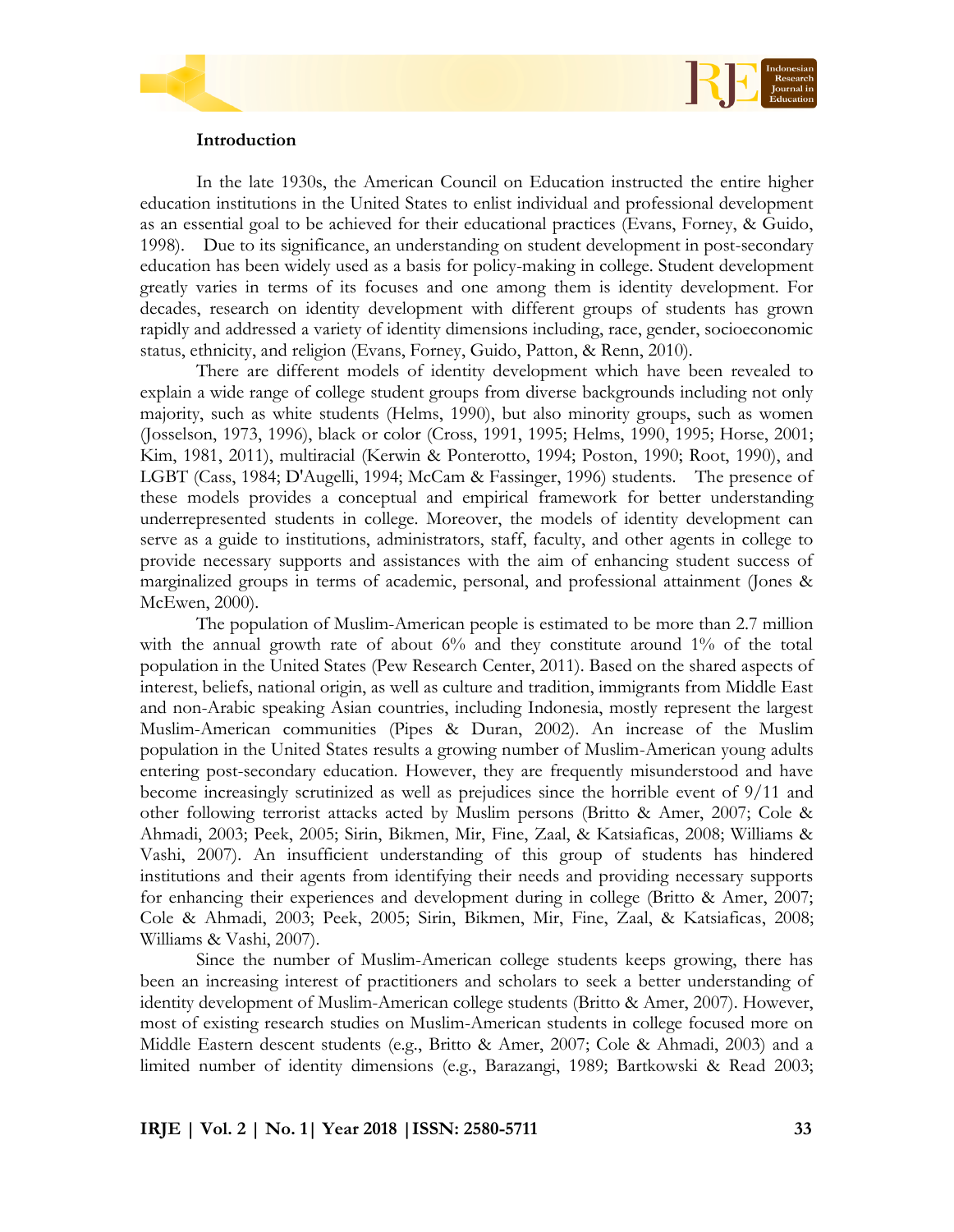



Haddad, 2004; Hermansen, 2000; Khan, 2000; Marshall & Read, 2003; Peek, 2005; Read, 2003). It is hardly to find research which examines more comprehensive dimensions of identity and involves Muslim student groups with non-Middle Eastern descents, particularly Indonesia. This subgroup of Muslim-American students is frequently marginalized and even has been subject to exclusion from the largest group to which they belong (Sirin et al., 2008; Smith, 1999). Due to the gap in literature and the necessity to enhance their development during in college, this study utilizing the phenomenological approach aimed to explore Muslin Indonesian-American college students' experiences and their identity formation. According to Jones and McEwen (2000), the varied salience of distinct identity dimensions is mostly determined by contextual factors which intensely shape the identity formation of an individual. Therefore, this study deployed the Reconceptualized Model of Multiple Dimensions of Identity (RMMDI) proposed by Abes, Jones, and McEwen (2007) as a lens in understanding experiences and identity formation shared by Muslim Indonesian-American college students. The following research questions guided this study: (1) What are the lived experiences of Muslim Indonesian-American college students regarding their identity development in college? and (2) What are salient identities to Muslim Indonesian-American college students?

## **Theoretical Framework**

Building upon the previously developed model (Jones & McEwen, 2002), Abes, Jones, and McEwen (2007) proposed the Reconceptualized Model of Multiple Dimensions of Identity (RMMDI). They asserted that the previous model limitedly focuses on identity component without the inclusion of cognitive and interpersonal components which are needed to gain comprehensive understanding of identity development and the relationship of multiple identities. To address this drawback, they improved the model by incorporating the process of meaning making as an individual capability of filtering contextual influences that shape the formation of his or her personal and social identity. The newer model is later known as RMMDI in Figure 1.



## **Figure 1.** *Reconceptualized model of multiple dimensions of identity (RMMDI)*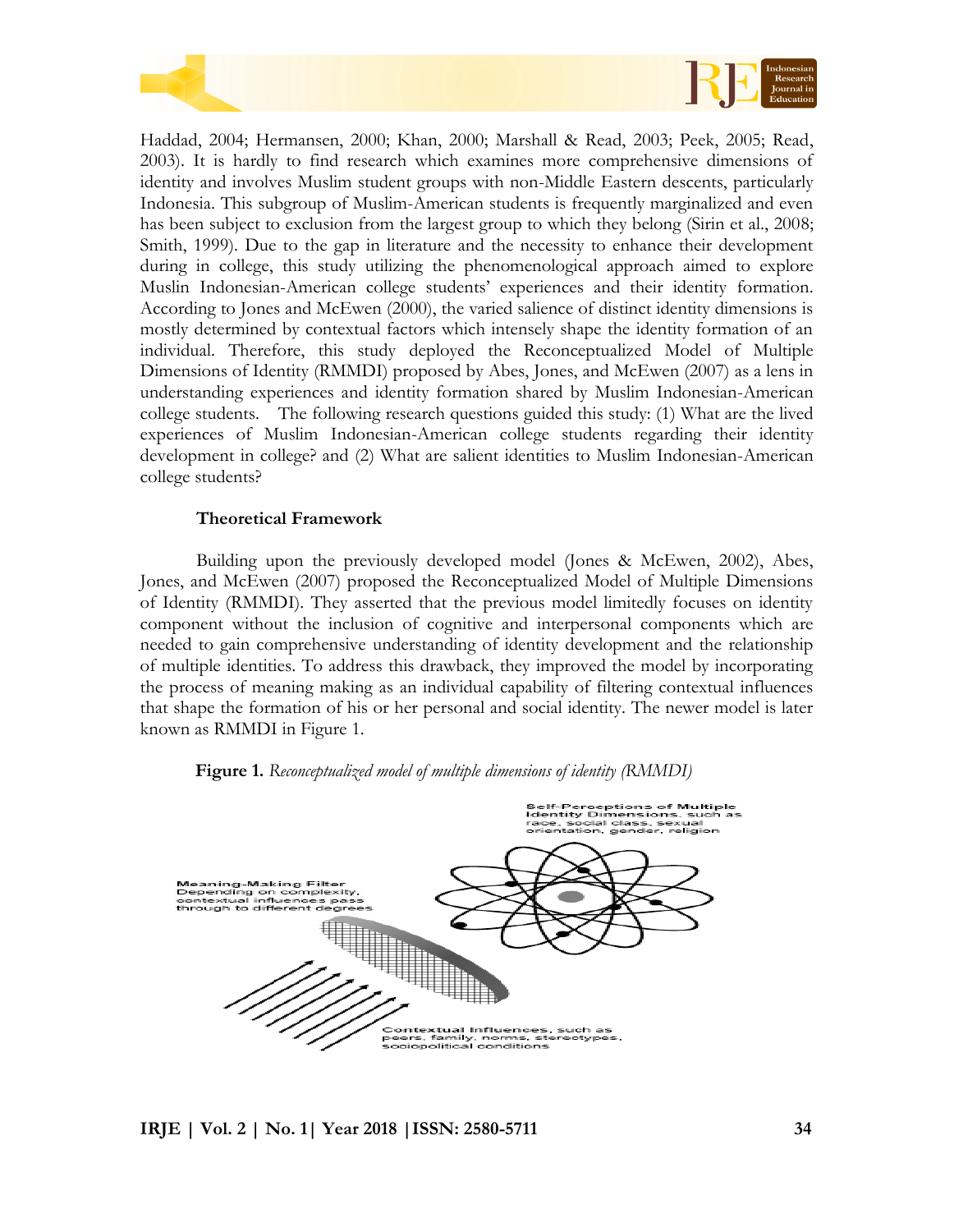



Abes et al. (2007) asserted that the salience of identity dimensions heavily relies on contextual factors including family, historical background, cultural traditions, norms, and sociopolitical conditions. Hence, to have a better understanding of the identity formation of any individual or group students in college, it should include personal attributes and traits, socio-cultural conditions, family backgrounds, life planning, current experiences, and career decisions (Jones & McEwen, 2000). The existing literature revealed that identity development of Muslim -American college students is influenced by their social and political conditions, hostility, experiences of discrimination, friends, family, and community (Britto & Amer, 2007; Cole & Ahmadi, 2003; Peek, 2005; Sirin et al., 2008; Williams & Vashi, 2007). Given the intersecting identity dimensions and their environment, understanding how Muslim Indonesian-American college students experience their identity formation is best achieved by inclusion of contextual factors.

## **Literature Review**

## **Muslim-Americans and identity development**

Muslim Americans in general fall into three different categories. The first category is Americans who convert into Islam. This group is largely constituted by African-Americans and remnants of the Nation of Islam, a political and religious movement founded in the United States in 1930 by Wallace D. Fard Muhammad with its key figures such as Elijah Muhammad and Malcolm X (Smith, 1990). The second category is immigrants who came to the United States seeking better lives and opportunity as well as taking benefit from the more open immigration regulation enacted in 1965 (Smith, 1990). The last category is immigrants' children and many of them are young adults going to high schools and college (Pipes & Duran, 2002; Smith, 1999). They are generally considered as first generation of Muslim-Americans who grew up or were born in the United States. This study focused more on the last group, Muslim Indonesian-American young adults who ever went or are currently in college.

It estimates that there are around seven million Muslim-Americans or constitute about 1% of the total population in the United States (Pew Research Center, 2011). This number is as large as the Hispanic population few decades ago. With the annual growth of about 6%, Muslim-Americans are considered a fast growing population compared to less than 1% for the annual growth of the entire population in the United States (Pew Research Center, 2011). Only one third of Muslim-Americans were born in the United States. From those who were born in other countries, more than 20% are of Arab decent, less than 10% from Iran, 5% from European countries, less than 9% from Pakistan, and about 10% from other Asian countries including Indonesia (Pew Research Center, 2011). In terms of ethnicity, Muslim-Americans in the United States are very diverse coming from South Asian (such as Bangladesh, India, Pakistan, and Iran), South East Asian (such as Indonesia and Malaysia), and Arabic-speaking countries (such as Saudi Arabia, Egypt, Jordan, and Morocco) (Pipes & Duran, 2002). Using religion as a basis for unity, Muslim-Americans are often referred themselves as Umma that literally means a community and this term owns sociopolitical implications reflecting an expectation and ultimate goal to be united under the religion of Islam for the greater good (Smith, 1999).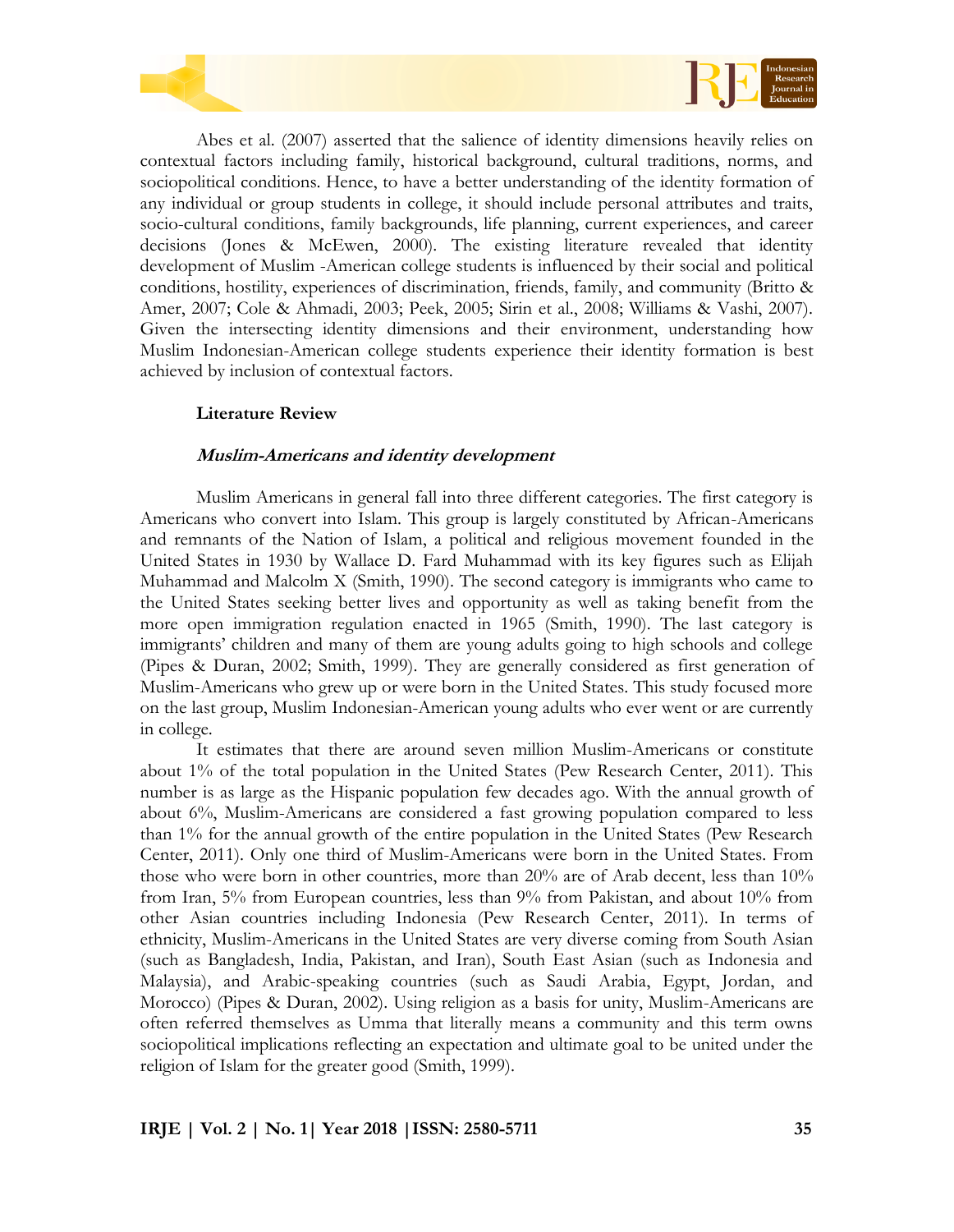



Although Muslim-American have not attracted yet major intention from researchers of college student development, there have been a small number of studies with the aim of exploring the factors that influence the identity development of Muslim-Americans young adults. Some examined the role of religion (Barazangi, 1989; Haddad, 2000, 2004; Mukminin, Fridiyanto, & Hadiyanto, 2013). Peek, 2005), others focused on the impact of politics (Khan, 2000; Marshall & Read 2003), and several studied the role of gender (Bartkowski & Read 2003; Haddad, 2006, 2007; Hermansen, 2000; Read 2003; Read & Bartkowski, 2000). However, none of the existing studies attempting to address the multiple dimensions of identity development with the focus on Muslim Indonesian-American young adults. Under the framework of RMMDI (Abes et al., 2007), the salience of each identity dimension is significantly determined by certain contextual factors which have greater influence on an individual's identity development. Hence, it is crucial to explore the dynamics between multiple dimensions of identity and contextual influences in understanding Muslim Indonesian-American college students' experiences of identity development.

## **Religion and culture**

Religion has been an important identity for Muslim-American youth and a point of interest due to the increased declaration of religious sense of self mostly impacted by family, peers, organizational membership, and the sense of alienation particularly after the event of 9/11 (Hermansen, 2003; Peek, 2005). Muslim-Americans are more likely to turn to religion as their effort to address hostility issues and create a more familiar and comfortable environment within a least known society (Kurien, 2001; Kwon, 2000; Rayaprol, 1997; Smith, 1999). As a result of its significance to their lives in the United States, religion, in terms of identity dimension, has been considered more salient for Muslim Americans than it was in their origins (Peek, 2005). It encouraged the younger generation of Muslim Americans to be more committed to following and practicing Islam than their parents. This was often reflected from their dress, religious rituals, and participation in organizations established to strengthen a sense of self and group unity (Abdo, 2005; Hermansen, 2000; Peek, 2005; Pipes & Duran, 2002; Sirin et al., 2008; Smith, 1999).

The identity of culture actually reflects the intersection and interconnection of other identity dimensions including ethnicity, class, nationality, and religion (Berry, Phinney, Sam, & Vedder, 2006). According to Fine (1995), culture is constituted by four core elements: beliefs, values, symbols, and norms. The massification of culture within a community could be accomplished through the involvement of community members such as parents, peers, and neighbors; institutions such as schools and worship houses; and media such as movies, games, and social media (Sirin et al., 2008). In terms of rules and standards, Islam and its associated cultures are different from or even contradict the western cultures. Muslim-Americans have to face the western values and customs which are often perceived as a threat to their way of life and faith (Pipes & Duran, 2002). It concerns many Muslim-Americans in preserving their family honor and traditional culture and more importantly keeping their faith. Within the complexity of the assimilation between seemingly contrasting cultures, Islam and western cultures, Muslim-American youth have to continuously experience negotiation and integration of these two different value systems in their day to day lives during in college (Sirin et al., 2008).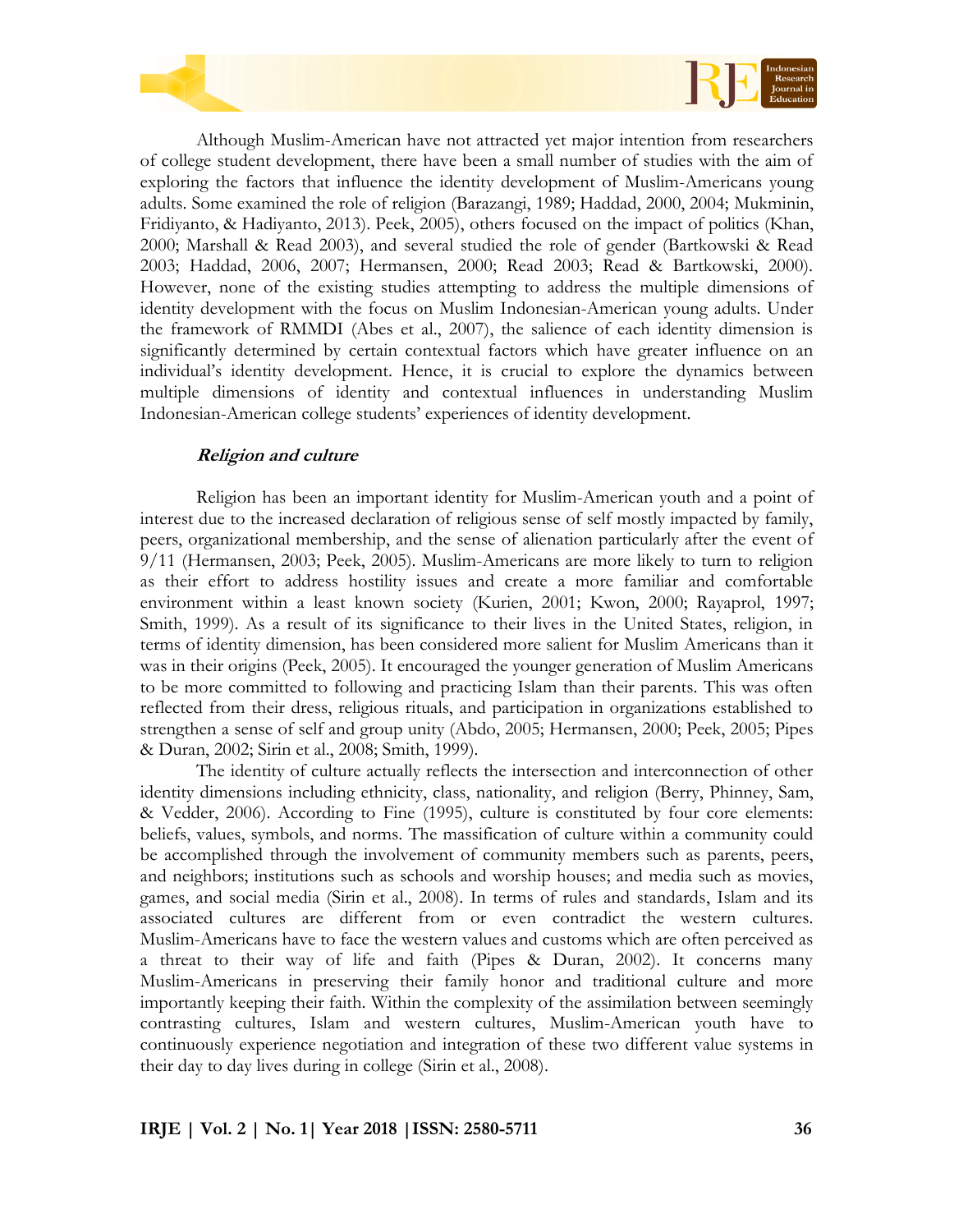



# **Social class and gender**

The identity of social class for Muslim-Americans intersects with culture, particularly as it is seen from the perspective of contextual influences including social and cultural setting, current experiences, family backgrounds, and career and life plans (Abes et al., 2007). More than half of Muslim-Americans in the United States have attended college with about one-fourths are degree holders and this number is much higher than 18% of the total population in the United States (Gates & Cooke, 2011). Even, about 10% of Muslim-Americans hold post graduate degrees compared to less than 8% of the total population in the United States (Gates & Cooke, 2011). More than 40% of Muslim-Americans are employed in full-time job and earn \$50,000 or higher (Pew Research Center, 2011). Muslim-Americans have been perceived as a vibrant community falling into the middle and upper class, receiving higher incomes, and holding exceptionally postsecondary education degrees compared to the general United States population.

The identity of gender is interconnected to religion and its associated culture. More than 45% of Muslim-Americans are female and this percentage is slightly lower than the general population in the United States, about 50% (Gates & Cooke, 2011). The role of gender in Islam and its most cultures is well defined but might become a subject to misunderstanding and misinterpretation by either within or outside the community of Muslim-Americans. For instance, many Muslims believe that a certain separation between male and female individuals who have no family relations. This is necessary since if they are allowed to be together, they would fall into an evil temptation to be committed what are considered sinful actions which would take away or exclude them from the circle of Islam and negatively influence society in general (Pipes & Duran, 2002). In Islam, females are allowed to work but they are not obliged to provide for their family since this is considered to be the primary duty of males (Smith, 1999). Also, to express their sincere obedience to the God, many Muslim-American females prefer to dress in a conservative way and often wear a long veil namely hijab.

# **Methodology**

The phenomenological approach was employed in the study in order to capture the essence of how Muslim Indonesian-American college students experienced, processed, and interpreted their identity development in college. Phenomenological research aims to "explore and search for the essential, invariant structure (essence) or the central underlining meaning of the experiences that contain both the outward appearance and inward consciousness based on the memories, images and meaning" (Moustakas, 1994, p. 52) of the participants. Because the lived experience of the individual with a certain phenomenon is a key element in this study, a phenomenological approach is relevant for the current study on how Muslim Indonesian-American students experienced and perceived identity development in college within the lens of the multiple dimensions of identity model.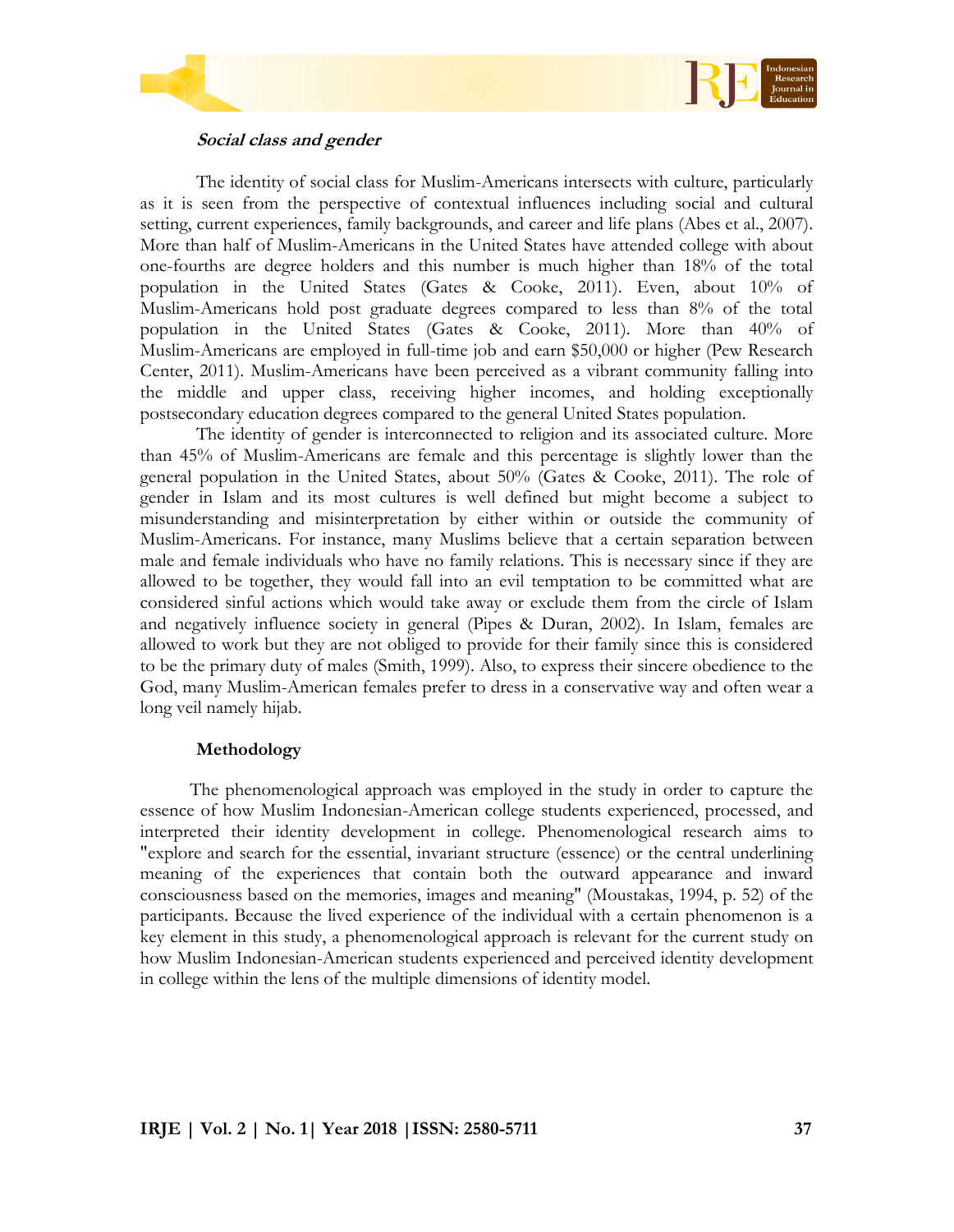



## **Participants**

Since the purpose of this study was to gain in-depth understanding of identity development of Muslim Indonesian-American college students, it was sufficient to recruit a small number of participants (Creswell, 2013). Through purposeful sampling, six participants were selected to take part in this study. All of the selected participants met the criteria assigned in this study for participant selection including: were born or mostly grew up in the United States, had both parents who were Indonesian immigrants, were traditional students (age between 18 and 24), completed a Bachelor's degree in no more than five years, and graduated from higher education institutions in the United States. In the process of participant recruitment, I utilized mostly social media, Facebook, and Whatsapp. This yielded six participants, two males and four females, ranging from 24 to 28 years old. One participant identified herself as coming from upper-middle income family while the rest from middle income family. All six participants attended public four-year institutions in the Midwest of the United States. To keep their confidentiality, this study used pseudonym names suggested by the participants: Asma, Zahra, Zaid, Ali, Hasma, and Ayu.

## **Data collection and analysis**

Data of this study was gathered utilizing two primary methods including questionnaire and interview. Questionnaire listed questions about demographic information as well as their parents' status and salient identity dimensions. It was used as supplementary data to interviews. Each participant took part in an individual and semi-structured interview which lasted about 60-75 minutes. These are some examples of the main questions in the interview: (a) tell me your experiences when you were in college, (b) how were you perceived by others in college?, (c) what challenges did you experience in college?, (d) what did being a Muslim mean to you?, and (e) what did being an American to you when you were in college? The participants were asked additional questions to explore issues raised by them during theinterviews. Due to the distance issues, the participants and I as a researcher could not make in-person interviews. Therefore, interviews were carried out through Skype and were audiotaped and then transcribed. The collected data were analyzed by using the data analysis process proposed by Moustakas (1994). This process included *epoche*, phenomenological reduction, imaginative variation, and the synthesis of structural-textural descriptions needed to describe thoroughly the participants' experiences with formative assessment practices. In the first step, *epoche*, I temporarily suspended my existing biases, preconceptions, assumptions, and beliefs about the issue under study to better understand the lived experiences of Muslim Indonesian-American college students. This step is critical in a phenomenological inquiry to gain the pure essence of the phenomenon (Moustakas, 1994). The next step was phenomenological reduction as the process to rid the phenomenon under study of its surface appearances and then reveal the essence or deep understanding about it (Moustakas, 1994). In this step, I began with careful and repetitive readings of all interview transcripts. Then, I highlighted the participants' responses, eliminated the redundant parts, and developed a cluster or category of meanings from the responses. Next, it was imaginative variation where a researcher utilized imagination and approached the phenomenon from divergent angles to unveil possible meanings of narratives (Moustakas,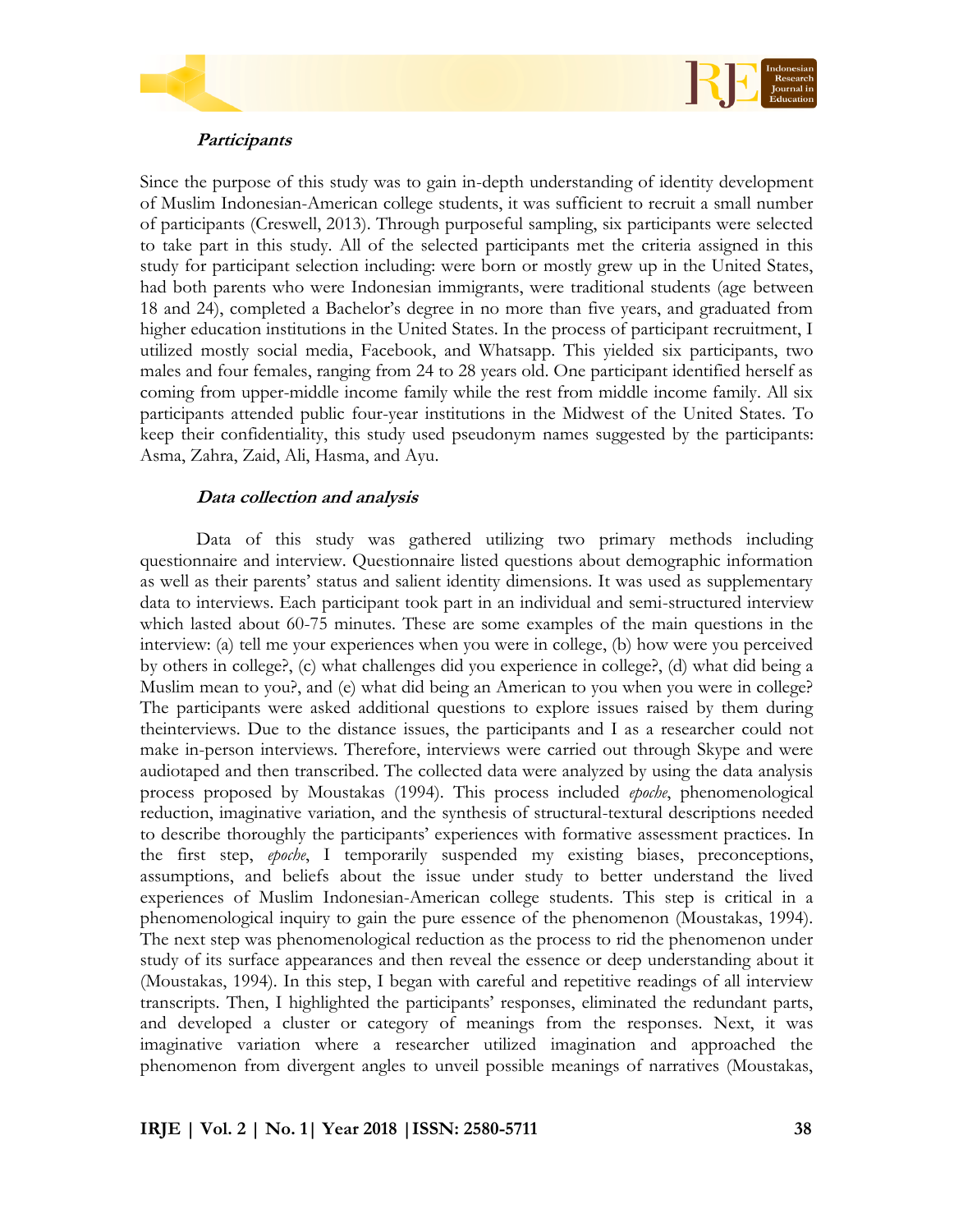



1994). I followed up the previous step with development of core themes by understanding the transcribed interviews from different perspectives. Then, these themes were validated by checking the transcripts. If the identified themes were compatible with the participants' responses and experiences, they would remain. However, as they did not fit the participants' words, they would be excluded. Then, the last step was the synthesis of structural-textural descriptions to capture the essence of the phenomenon under study (Moustakas, 1994). In this step, I took the developed and validated themes and then provided relevant excerpts from the transcripts as well as the description of what was experience of the research participants. For the description, I wrote a paragraph or some of descriptive passages with the emphasis on shared experiences revealed among the research participants.

## **Trustworthiness**

In qualitative inquiry, trustworthiness is commonly determined by the degree of credibility, transferability, dependability, and confirmability (Lincoln & Guba, 1985). Credibility refers to a degree of correspondence between the findings and the reality. I employed different methods to enhance credibility of the findings. First, triangulation of multiple data sources, interview, and data across multiple participants were employed to cross-check and confirm emerging themes. Second, member-checks were conducted with all six participants by sending them summaries of the themes that emerged from the analysis and invited to provide feedback. Another aspect needed to establish trustworthiness is transferability. It refers to a degree of applicability of findings in settings outside of the phenomenon being investigated. Transferability of the findings in this study was accomplished through thick description allowing the participant to speak in detail about particular experience (Lincoln & Guba, 1985). Being provided a complete description of the participants' experiences, readers can determine if the findings are transferrable to other situations.

## **Findings and Discussion**

This study used Abes et al.'s (2007) framework of the RMMDI that provided a useful lens for exploring how Muslim Indonesian-American college students experienced and perceived identity development. This study identified several dimensions of identity which were salient to the participants including religiosity, social class, culture, and gender. Additionally, it revealed that family, the impact of 9/11, peer support, and institutional support were contextual factors which contributed to the participants' identity development. Figure 2 shows how, under the framework of RMMDI, the identified identity dimensions intertwined with contextual influences in the process of Muslim Indonesian-American students' identity development.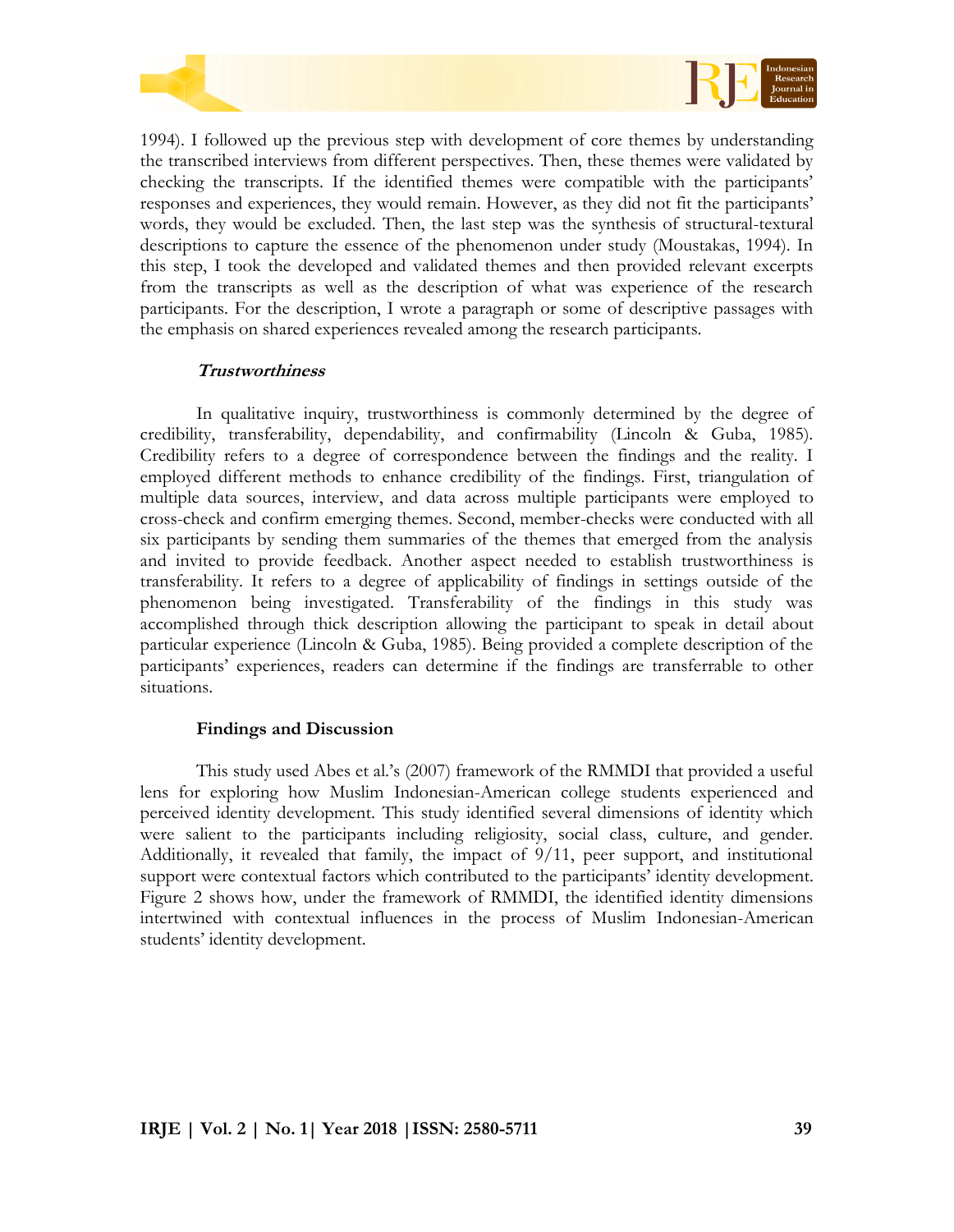

**Religion Gender Class Culture Family 9/11 Peer College Religious Norms**

**Figure 2.** *Identity development of Muslim Indonesian-American college students*

#### **Dimensions of identity**

**Religiosity,** for all involved participants, religion was more than about ritual practices. Islam is a way of life that ultimately affected whole aspects of their lives, including values, relationship with others, daily activities, life and career plans, and also college success. Asma said, "Believing in Allah and everything from Him also following His Messenger provides a way of life for me. Islam gives me a guide how I should live my life in its every aspect. For me, being a Muslim is my way to make my life much better. It is not just a religion, in everyday dealings. I always feel connected to the religion when doing anything including what I did during in college when I was an undergraduate." Zaid shared similar thought, "Islam is the center point and anything else must rotate around it. Everything I do in my life, such as education, my family, my personal life should keep rotating around Islam." Even Zahra tried to always use relevant verse(s) from the Qur'an, a Muslim holy book, to verify what she did was in line with the God's commands. Zahra said,

"Since the second year of my undergraduate, I learned the Qur'an more seriously. Not only how to read it but also how to understand it accordingly. I just want to make sure that everything I do is actually what Allah wants me to do. That's why I need to better understand the Qur'an and so I can verify all of what I do."

Religion has become the most salient dimension of identity for most Muslim-American young adults who either grew up or were born in the United States with immigrant parents from Muslim-majority countries (Hermansen, 2000; Peek, 2005; Pipes & Duran, 2002). They are often found practicing Islam in a more conservative way than their parents of other individuals of older generation (Abdo, 2005). There have been an increasing number of Muslim-Americans who restrict themselves to Halal food and beverages (Pipes & Duran, 2002). More Muslim-American youth wear veils and identify themselves with Islam's conservative principles, and even they need to argue with their parents as they desire to fully practice and embrace Islam (Abdo, 2005). According to Pipes and Duran (2002), more than one-third of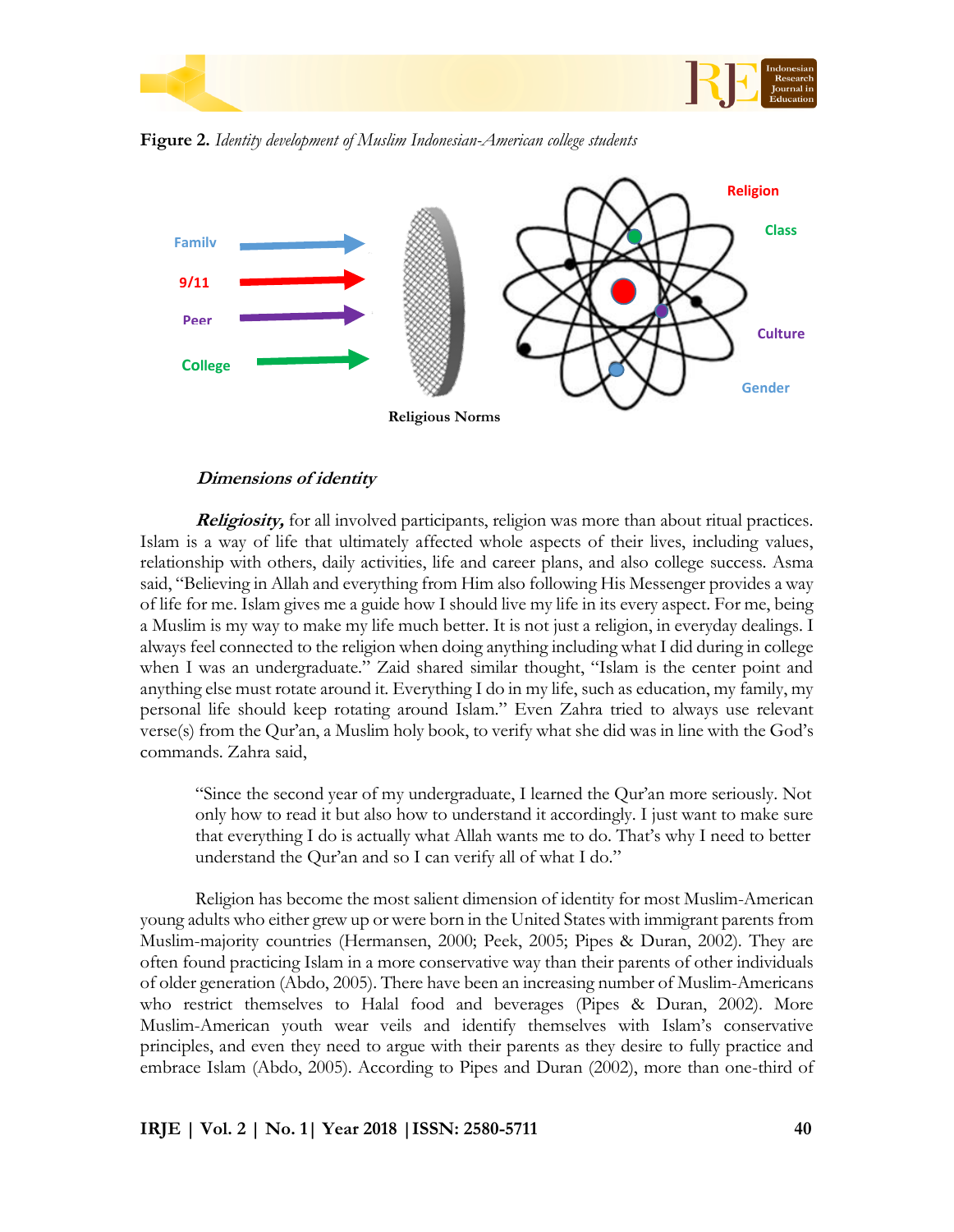

Muslim immigrants became more likely to be religious after they moved into the United States. One third of female Muslim-Americans does not wear make-up in public and avoid shaking hands with males who are not relatives for religious reasons. Peek (2005) asserted that as individuals, typically children or teenagers, perceive their religion as a part of their personal attributes by the fact that they were born into or raised in it, they are not likely to be engaged in the process of self-reflection and internalization of being a Muslim. When they turn to be older and more mature, they become more thoughtful and aware of what they believe and value. As a result, they begin to be more open to idea of questioning their inherited belief and eventually they view it as an essential part or even core dimension of their identity. Moreover, as they experience or see hostility against the community of Muslims, they identify themselves more closely with being Muslims than before. This also what had led the participants in particular to learn the Qur'an and Islamic literature more deeply as well as align themselves with Islam and express it through their physical appearance, talk, and behavior.

**Culture***,* most participants seemingly identified more with the culture of origin and the country, Indonesia, that their parents came from rather than the American culture. Ali shared, "the American culture would be the least important aspect of my identities. Muslim and Indonesian are at the top. Although I was not born and never lived in Indonesia, I really like the culture and people." In addition to cultural elements, some participants commented about social and political situations or events in Indonesia and how these facilitated the stronger connection between them and their culture of origin. For instance, Ayu said, "In 2014 after the presidential election, I was like horey! I am really proud of it." This sense of pride in their culture and heritage of Indonesia was commonly shared among all participants, particularly those who were heavily exposed at home to cultural elements of Indonesia including food, language, music, and even frequent visits to Indonesia. However, they clearly declared that they were a part of the United States. "I definitely love my country (the United States) where I currently live in. We go out and enjoy the fireworks on July  $4<sup>th</sup>$  to celebrate the independence day of this country. It is beautiful thing to see and I am proud to be an Indonesian, a Muslim and an American at once," Ali said. The definition of the label of Muslim-American is complicated since there are many ways for someone to express it. This socially constructed identity was a result of the tragic terror of 9/11. This event caused Islam to be a more salient dimension of identity for Muslims in the United States and their standing in the general society was increasingly doubted and questioned (Sirin et al., 2008). Consequently, Americans practicing the Islamic faith have utilized the label of Muslim American in addition to their nationality of origin, such as from an Indonesian American to be a Muslim Indonesian-American, (Sirin et al., 2008) as a coping mechanism often used by marginalized groups in the United States such as Asian-Americans, Jewish-Americans, and African-Americans (Grewal, 2009). Over time, the label of Muslim-American has turned to be a collective identity referring to a group of Americans, typically immigrants, who obeyed the religion of Islam and had similar experiences as the United States citizens.

Muslim-American young adults are often found anxious about integrating or balancing their original and American cultures within the United States where they live in (Sirin et al., 2008) and therefore the participants continuously negotiates their dual cultural identities, Indonesian and American. However, the participants reflected Muslim-American young adults in general who had capacity to create integrated and parallel identities as well as to be engaged and involved not only with their ethnic and religious communities but also with the mainstream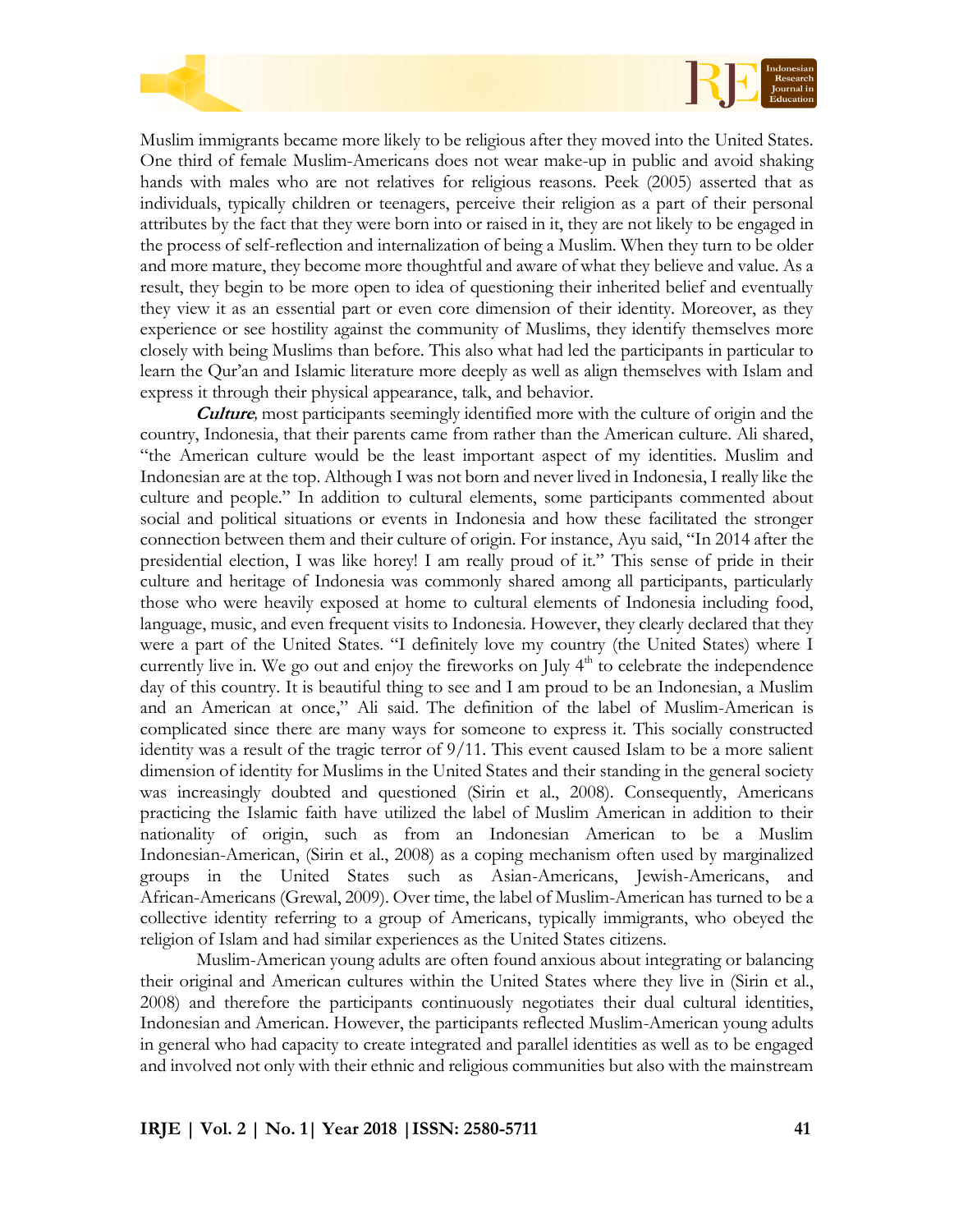



society of the United States (Peek, 2005; Sirin et al., 2008). Muslim Indonesian-American young adults are responding to the liberal and open culture, particularly compared to the more conservative environment of origin but Islam always comes first. It is in line with the fact that although almost half of Muslim-Americans identify themselves as Muslim first, they do not have any conflict between becoming a Muslim and at the same time living in the modern way in the United States (Pew Research Center, 2011). Therefore, Muslim-Americans have integrated to the mainstream society more easily compared to other minority groups in the United States (Pipes & Duran, 2002).

**Social class***,* participants shared similar experiences and thoughts that having a good job was their primary reason and goal to attend college. Zaid said, "If you are Muslim, a minority group like us, you have to attend college and then get degree. So, you can get a job with high salary. And actually, that's why I went to college." Ali shared that he was not interested in social sciences since it would not generate sufficient earnings,

"If you are studying social sciences, oh man, other people would comment 'you are a person of color and you are studying social sciences?' What are you doing? That's why instead of studying social sciences, I took a program of computer science like Ayah (Dad)."

While Hasma noted,

"I went to college and took Medicine. When in high school, I wanted to study something like science or finance because they are big things. While my parents always want me to be a doctor or an engineer, prestigious jobs, I guess. And this is it, I am a doctor now. I think my parents realize what kind of opportunity they wanted to give their children by moving here. So, they should take advantage of it."

Different from typical Muslim immigrants in European countries mostly living in lower income communities, Muslim-Americans represent a vibrant community with their higher socioeconomic status (Pew Research Center, 2011). Although Europe is close to many Muslim majority countries, it is not really appealing to wealthy and skillful immigrants. Meanwhile, the United States could attract wealthier and more educated Muslim immigrants and their success to achieve American dream was primarily driven by high societal and family expectations as well as largely influenced by Americans' openness and tolerance towards Muslims until the 9/11 horrible attacks (Pipes & Duran, 2002). As a result of the high pressure and expectations from the community and families, Muslim-American young adults tend to prefer high paying careers such as a doctor and an engineer and hence, once combined, these two fields account for more than 30% of the community of Muslim-Americans (Pipes & Duran, 2002). However, recent social and political situations, especially under President Donald Trump's administration, have made changes in the environment for Muslims in the United States including Muslim Indonesian-American young adults who have to build a more pronounced identity because of mostly the current Islam related issues such the Islamic State of Iraq and Syria (ISIS), terror attacks, and travel ban that drew more media and public attention on Islam and the community of Muslims in the United States (Saleem & Ramasubramanian, 2017). Therefore, Muslim-Americans in general and Muslim Indonesian-Americans in particular have to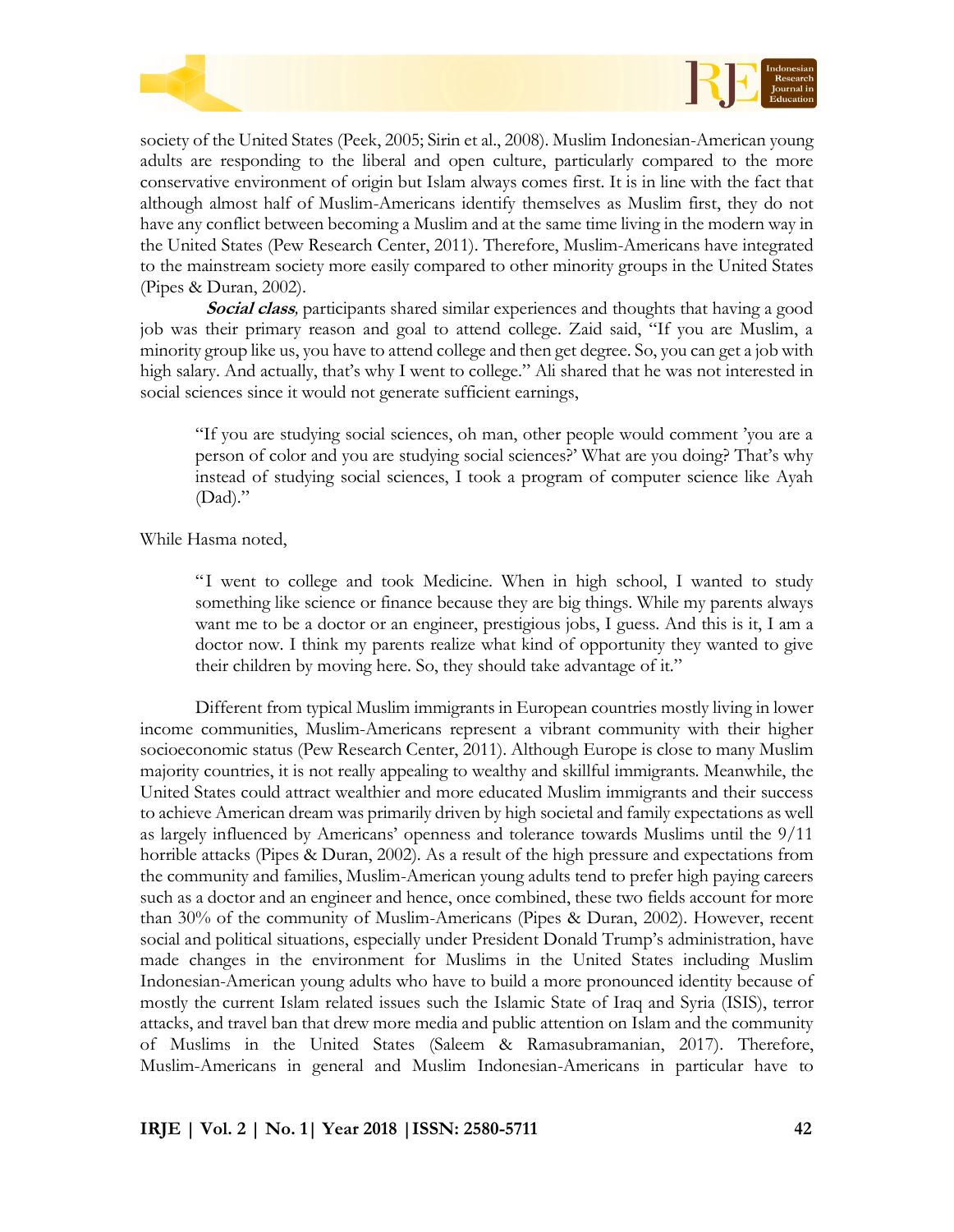



understand who they are in the environment with different culture form theirs and becoming increasingly unreceptive towards their presence.

**Gender***,* the salience of identity dimensions, such as gender, relies on the extent to which an individual interacts and becomes exposed to these (Jones & McEwen, 2000). In this study, gender was a more salient identity dimension for females than males. It is in line with what females in general experience that they have very high salience of gender identity compared to their male counterparts since they live in a conceptually male dominated world (Jones & McEwen, 2000). The high salience of gender for the female participants could be reflected from their preference of dress. Hasma shared,

"Being a female in our community, Muslims, gives me a much stronger voice. I think people really want to hear voice from the female. Being a female and a Muslim also wearing Hijab (a veil), I would be more likely to be heard and people would respect my opinion and pay attention to what I think and say."

Whether they covered their heads or not, all female participants talked about the issues of dress as an essential aspect that would define their identity. Muslim-American students in college, particularly those wearing the Hijab, are often found experiencing prejudice and alienation by their class or college mates, faculty, and staff whose negative views are driven by their misconception perceiving a female student with the Hijab as submissive, oppressed, marginalized, and limited to express their thoughts and feelings (Cole & Ahmadi, 2003). Although some Muslim male students probably have similar experiences, there is a greater likelihood that Muslim female students are to be subject to hostility since they can be easily identified as Muslims from their appearance. It became the reason for some female participants to be reluctant of covering their heads when firstly entering college. Zahra shared her experience that she preferred not the Hijab to cover her head in the first weeks of entering college. However, she later decided to wear it once she received more courage and realized that wearing the Hijab could strengthen her identity as a female and a Muslim as well as provide a platform to impact her community and the society in general. She said,

"I was very happy for finally making decision on wearing the Hijab since I can show to others that I am a Muslim and female who has freedom to wear it and still have a life like others such as going to college and actively involving with my community. I can still do all these while wearing the Hijab. Also, I can still achieve anything I want without having to show my head and hair. I found many women spend more times to enhance their beauty. They focus more on their beauty than their knowledge or behavior. So, I believe Hijab makes me and my voice much stronger."

The contact between Muslim male and female students was another issue discussed by the participants. Ayu said,

"A lot of Muslim females, of course me too, when I was in college often complained that as Muslim males walked passing the sisters (Muslim females), they did not say anything. We know the male and he knows we were all Muslims but he did not say Salam to us. However, when we left, he was talking to a non-Muslim female student. "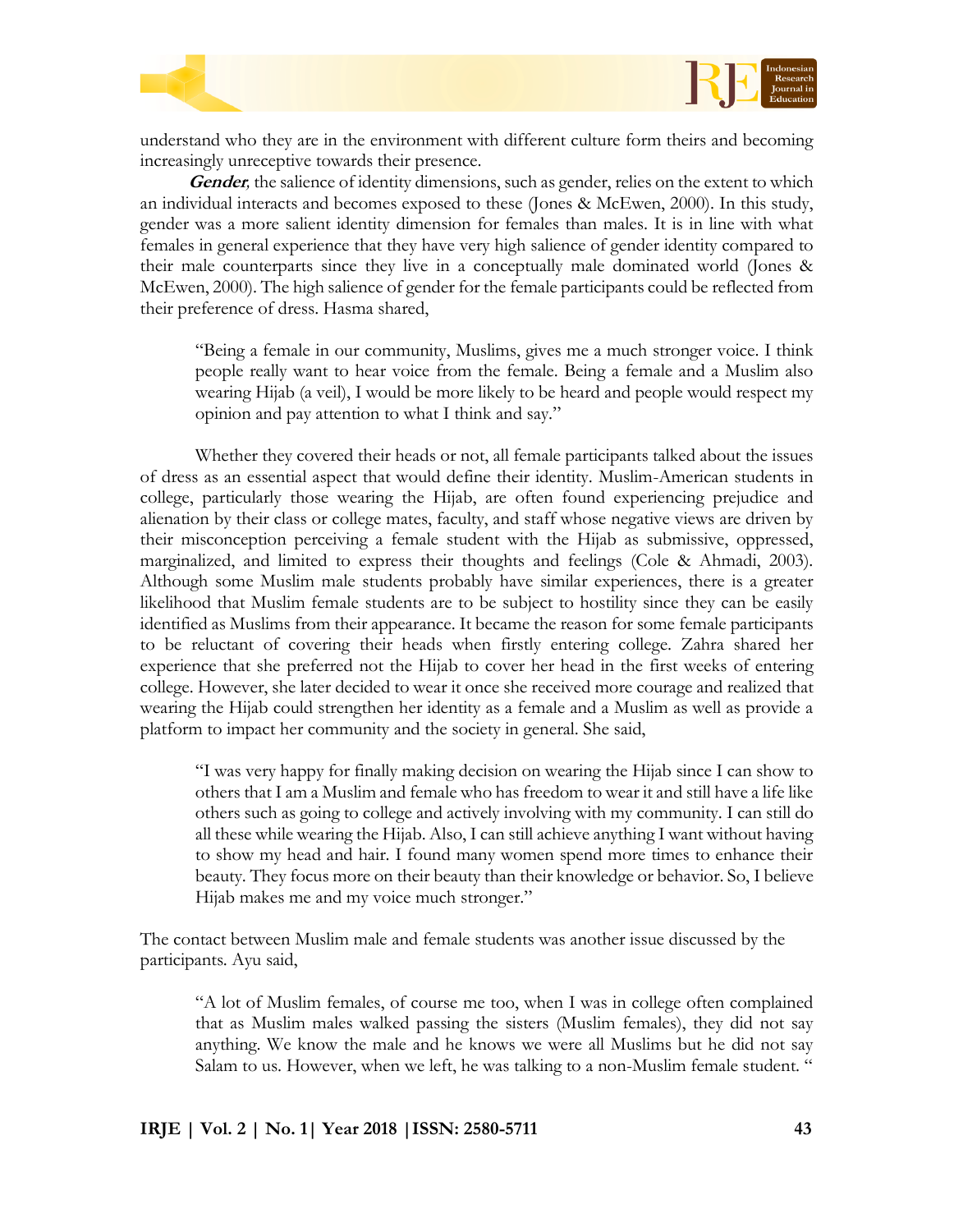



The double standards practiced by Muslim male students to their female counterparts were due to the misunderstanding that the rule to avoid intense eye and physical contacts between males and females merely applied to Muslims. It was reflected from what Zaid shared,

"We (Muslim males and females) are not as free as with each other like non-Muslims who would be with their opposite gender friends. It is certainly because of Islamic principles. We do not want to get close just to prevent ourselves from committing any sinful act."

The separation rule comes from the cultural and historical traditions across Muslim communities that males and females, especially teenagers and adults, are not allowed to closely mingle with one another to avoid them from falling into evil temptation and then being involved in sinful relations outside of marriage (Smith, 1999). However, Muslims, especially females challenge the hypocrisy performed mostly by males who can comfortably interact with non-Muslim females but tend to be shy and keep Muslim females at a distance (Smith, 1999).

## **Contextual factors**

**Family***,* for most participants in this study, family was found as a major contextual factor in the identity development of Muslim Indonesian-American students. Zahra recalled her experience with her parents,

"I was raised in a very strict family. At that time, I was not allowed to listen to music but Islamic songs or Quran recitation and have pictures of actors or actresses on my room's walls. However, I still listened to RHCP (Red Hot Chili Peppers) without my parents finding out. But overall, I realize that they were strict for my own good."

Muslim parents in the United States share similar concerns of raising their children within the western culture and values which either partly or mostly contradict and even challenge their way of life and faith, Islam (Pipes & Duran, 2002). They worry about preserving their family honor and traditions and are afraid of leaving their culture and faith. Therefore, many Muslim families put more emphasis on religiosity and Islamic lesson as well as values when raising their children and sometimes they seem to be overly strict when doing so (Pipes & Duran, 2002). The participants also reported that their families impacted their identity development in terms of their degree of conservatism in expressing their faith. Ali shared that his conservative family caused him to be conservative as well. He said, "My family is very religious and have high conservatism in practicing Islam. So, having grown up within a conservative family, I became conservative too." On the contrary, Ayu was raised within a more secular Muslim family and it impacted her identity development. She shared,

"I found my parents were not really strict and conservative. Although my mother was wearing the Hijab, she never pushed me to wear it. However, she gave me courage when I decided to cover my head by the Hijab. My parents must have had impact on who I am now"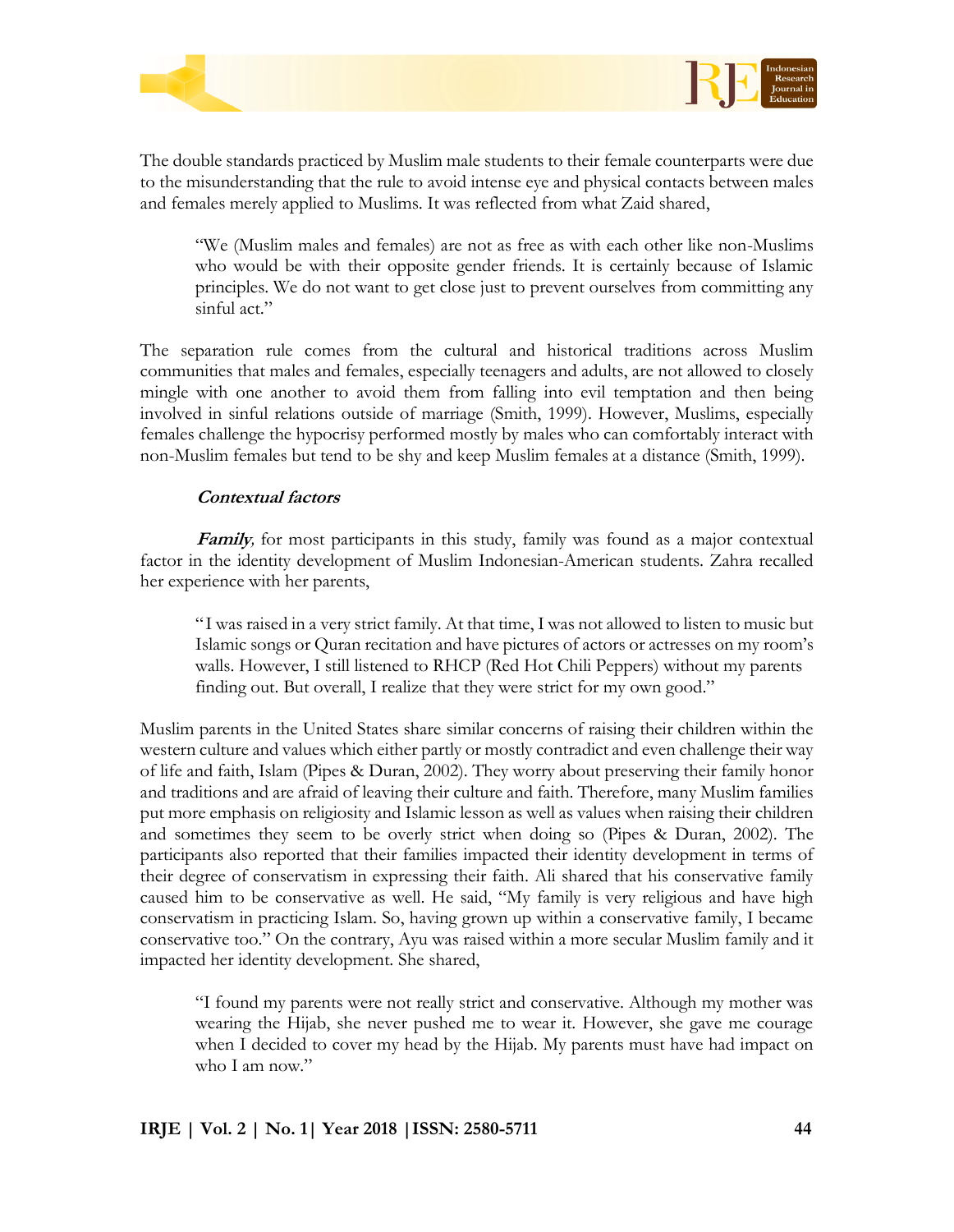



According to Abdo (2005), Muslim-American young adults who grew up in somewhat conservative and strict environments are more likely to be conservative individuals and those with less conservative or more secular families seem to reflect their families' impact on them as well. In addition to values and morals, families, mostly parents, provide a source of motivation for their children's success and even they are not physically present (Haddad, 2004).

**The 9/11**, the participants were children as 9/11 happened. After that horrible terror, all participants experienced kinds of bullying and stereotyping in their very young and vulnerable age. It might have made them to question and even challenge their identity as well as discourage them from identifying themselves as Muslims. Asma shared her experience of being a victim of bullying after the 9/11,

"It was a great time as I was little. I was very very happy. I used to celebrate Ramdhan with family and relatives. Then, in 2001, that thing (the 9/11) happened and it caused everyone or many people in this country to hate us, Muslims. So, I began to keep distant from it a bit. Moreover, some I met in college said to me 'you and your people cannot even read. Oh no, I guess you can read very well because terrorists have to read instructions to assemble and blow a bomb. It was really bad."

Some students reported that they had similar experiences but these, in turn, made them stronger and they expressed their gratitude for the non-Muslims' support and protection to the Muslim community in the United States. Zahra said,

"We are currently in a time when Islam is the new black. I feel like I am being crushed right now. It hurts me a lot as a Muslim that they are dehumanizing and insulting my faith. However, in the same time, it made me much stronger and prouder of being a Muslim. Absolutely, the support from our non-Muslim communities is really valuable and made me feel that I am not only a Muslim but also an American and so I can confidently declare I am a Muslim-American."

These participants' experiences indicated that the event of 9/11 and its aftermath have had a major influence on their identity development. Since the 9/11 and its aftermath, Muslim-Americans, including Muslim Indonesian-American students, have become subject to increased prejudice, stereotyping, and hostility (Britto & Amer, 2007; Cole & Ahmadi, 2003; Peek, 2005; Sirin et al., 2008). Clearly, bullying and discrimination have a great impact on, in addition to identity development, Muslim Indonesian-American students' anxiety when attending a new environment in college. According to Connell and Farrington (2000), students who have experienced bullying and discrimination tend to have low self-esteem and lack self-confidence and assertiveness. Bullied and discriminated students are also often found suffering from any personality problem and facing difficulty in trusting others. They become more cautious and careful with what they state and what they act (Connell & Farrington, 2000).

**Peer support**, most of the participants reported the tremendous influence of their friends' supports through the organization of MSA (Muslim Student Association) on their lives and experiences in college as Muslim Indonesian-American students. Zaid shared his friends' impact on his process of integrating into college, "The organization, MSA, and its members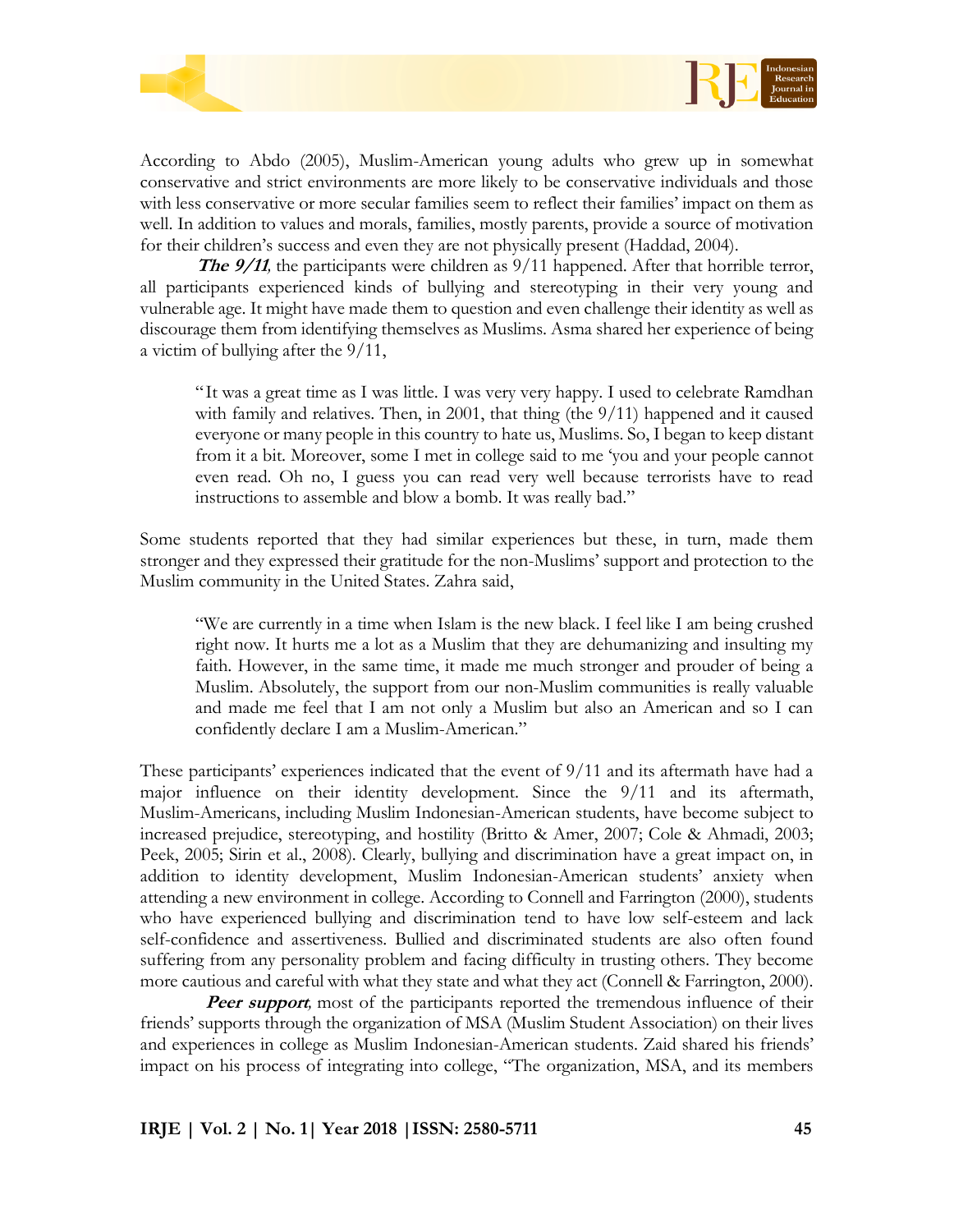



provided me a sense of belonging. Without the organization and friends there, my experience in college would have been worse. It turned to be my social outlet." Moreover, the MSA was found to help the participants enhance their social skills. Hasma shared her experience, "In the first time I came to college, I was very shy and quite. After getting involved in the MSA and making friends with its members, I became increasingly friendly and open. I realized that I was not very social at that time. However, my involvement in the MSA had helped me a lot become more social." The MSA, also, provided the participants with an environment which enabled them to remain on the Islamic path as well as refrain from any restricted behaviors. Ali described how having lack of the support from peers and an organization such as the MSA has put him off the right path. He said,

"Once I was involved in the MSA and kept contact with friends there, I became more religious. But it was only for a while. Then, I slowly left that environment and started doing what typical American students do. Later, I regretted my leave and turned back to my Muslim friends and tried to get involved again in the MSA. It was difficult to keep up with staying on the Islamic path without support group like the MSA."

Peers and the MSA are clearly an agent of change in the college experiences of Muslim Indonesian-American students and their identity development. Student organizations and their members in college play a critical role in the development of underrepresented and marginalized students as a source of group support, network, friendship, and mentoring relationships which can facilitate and enhance their success in terms of social adjustment, academic attainment, and persistence in college (Swail, Perna, & Redd, 2003). Hence, an organization like the MSA in college should be supported by institutions as a critically institutional intervention and resource which help facilitate identity development of Muslim Indonesian-American students and resolve varied difficulties and problems they experience during in college.

**Institutional support***,* some participants found their institutions from which they were graduated incredibly supportive by providing them resources and supports to meet their needs as Muslims. They specifically mentioned tangible examples including the budget for the MSA, the prayer room and the proper washroom to perform *Wudhu* (ablution) that have been provided in several campus buildings, the ability to reserve rooms for prayer meetings, and the availability of Halal food in campus. Ali said, "There was so much accommodation and flexibility on campus. Muslim students were given rooms for our prayers and flexibility around classes. Also, we could request an off-day to observe our holidays like Ied Fitr." Similarly, Asma shared,

"My university already had the organization for Muslim students, the MSA. I think the university really supported it. For example, they offered prayer rooms and other necessary things to practice our religious rituals. And I did not realize that the MSA in my university was so big with hundreds of student members."

Overall, Muslim Indonesian-American students seem very pleased with the support they receive from the college. Clearly, college support and understanding on Muslim Indonesian-American students are very important to promote their identity development.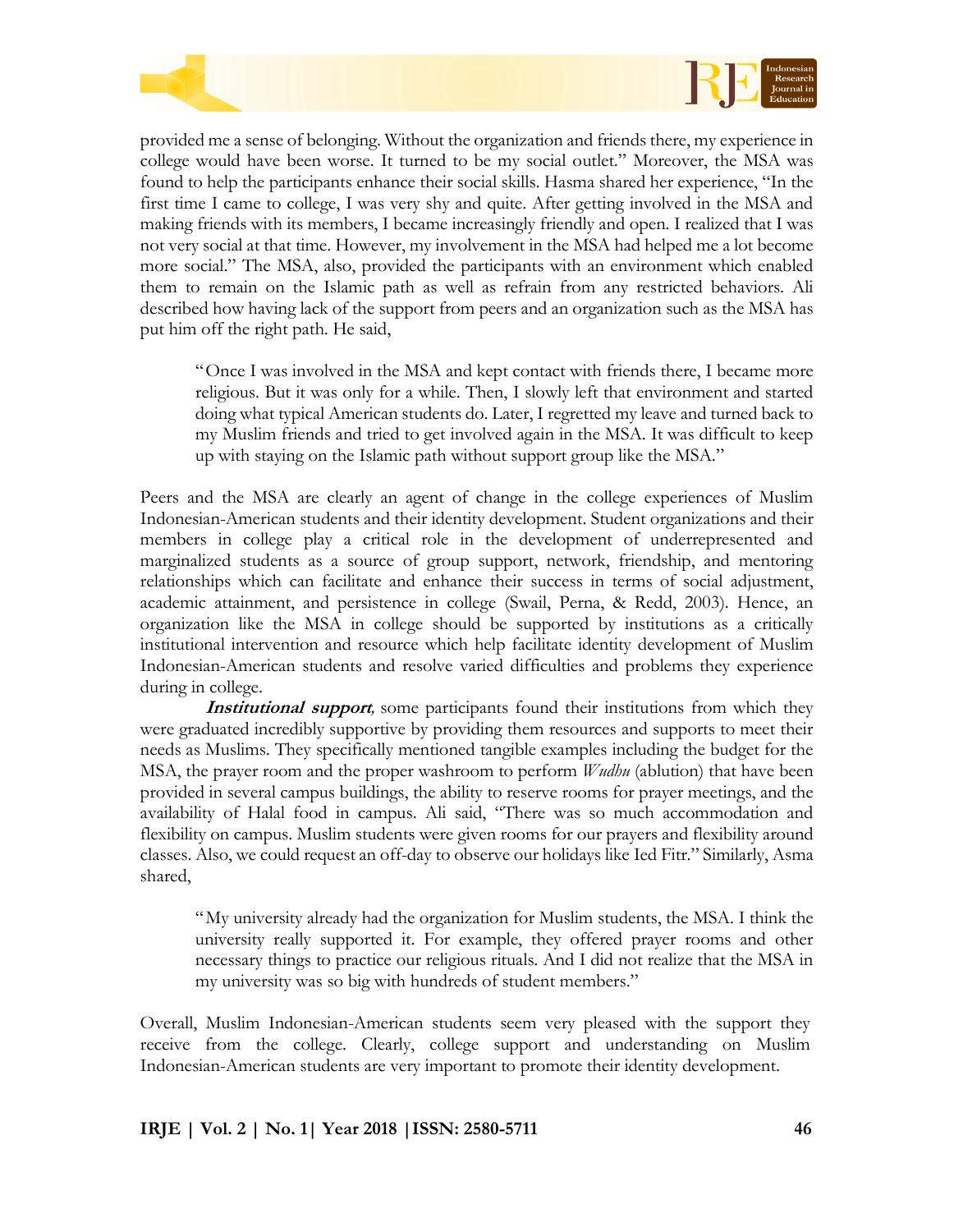



## **Implications and Limitations of the Study**

Employing Abes et al.'s (2007) framework of the Reconceptualized Model of Multiple Dimensions of Identity (RMDDI), this inquiry unveiled that environmental, cultural, and sociopolitical conditions have created contextual factors (family, 9/11 impact, peer, and college support) that influence the salience of various dimensions (religiosity, culture, class and gender) for Muslim Indonesian-American young adults during their study in college. The emerging findings from this investigation (the interviews) that have been rarely discussed in existing literature are that MSA, the student organization that Muslim students on campus are involved in, and college support were found to play a critical role in positively promoting Muslim-American students' identity formation. Having supportive environment at college is important for minority college students, including Muslim Indonesian-American students, because it impacts their entire postsecondary trajectory. However, prejudice based on religious practice and cultural differences remain to negatively influence Muslim-American college students' educational experience. If the institutions do not recognize the oppression they face and its impact on their development, and also unwillingly make efforts to resolve it, Muslim Indonesian-American college students will be more difficult to successfully persist at college. Further research is necessary to identify the identity development of Muslim Indonesian-American college students across types of socioeconomic status and postsecondary institutions as well as with the focus on on-going students in order to understand their complexities and accommodations they need at college.

The current study has several limitations that should be taken into the interpretation process of the findings. First, all participants had attended public four-year institutions in the Midwest of the United States which had quite selective admission. It was likely they had satisfactory academic attainment during college years and preparedness prior to attending college. Hence, the findings resulted from this study might not describe Muslim Indonesian-American students enrolled or graduated from less selective institutions. Second, another limitation of this study was its focus on Muslim Indonesian-American students who completed their degree. In addition, the participants in this study were from middle to upper-middle income family. Therefore, it is important for readers to be cautious in considering the transferability of this study's findings to on-going and lower socioeconomic status students.

## **Disclosure statement**

No potential conflict of interest was reported by the author.

# **Acknowledgments**

The author wishes to thank Dr. Susan Jones for insightful learning and discussion particularly regarding the student development and its impact on student success in college. He would also thank Indonesia Endowment for Education (LPDP) for its endless support for his professional development and academic pursuit.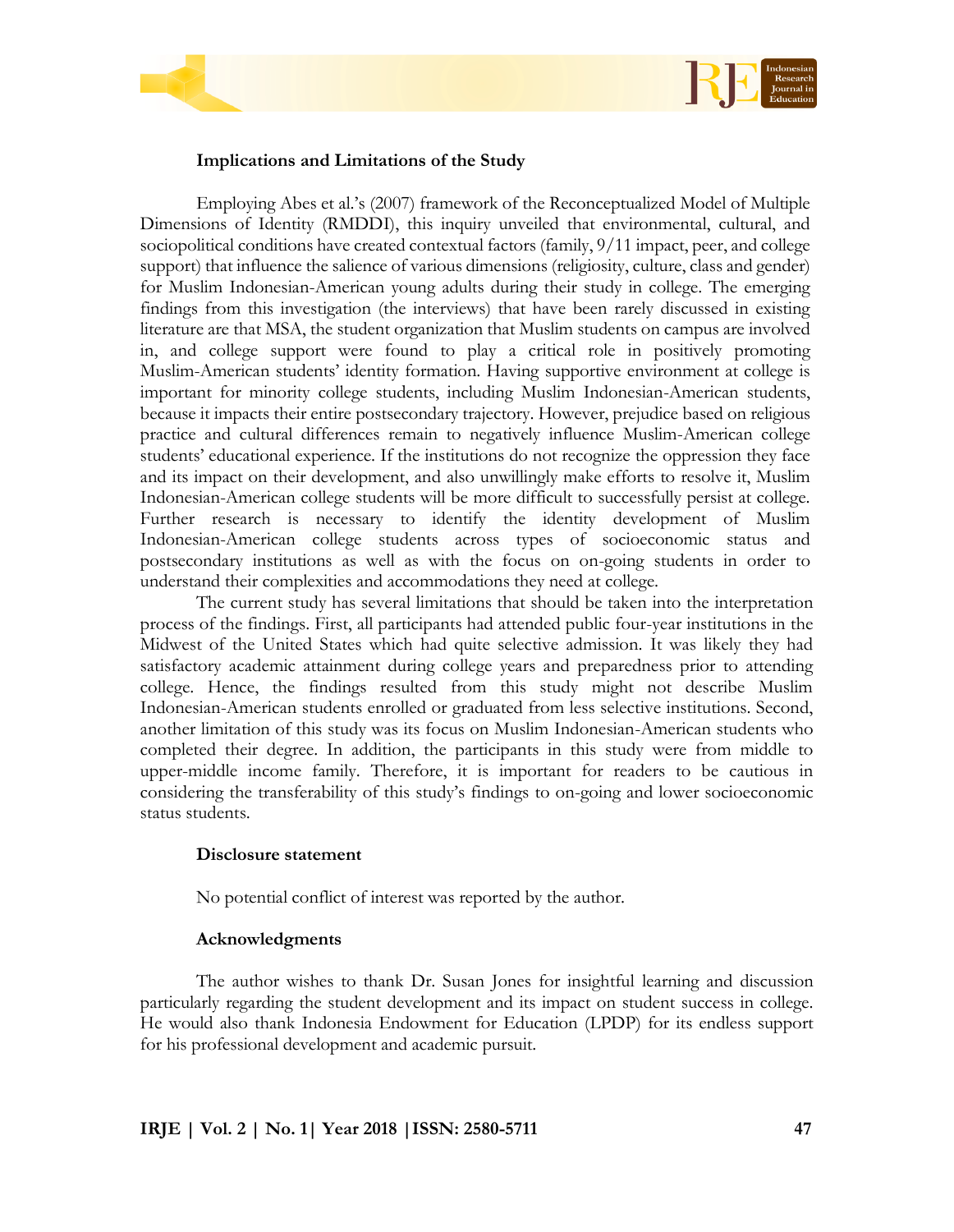



#### **References**

Abdo, G. (2005). Islam in America: Separate but unequal. *Washington Quarterly, 28*(4), 7-17.

- Abes, E. S., Jones, S. R., & McEwen, M. K. (2007). Reconceptualizing the model of multiple dimensions of identity: The role of meaning-making capacity in the construction of multiple identities. *Journal of College Student Development, 48*(1), 1-22.
- Barazangi, N. H. (1989). Arab Muslim identity transmission: Parents and youth. *Arab Studies Quarterly 1, 1*(2), 65-82.
- Bartkowski, J. P., & Read, J. (2003). Veiled submission: Gender, power, and identity among evangelical and Muslim women in the united states. *Qualitative Sociology, 26*(1), 71.
- Berry, J. W., Phinney, J. S., Sam, D. L., & Vedder, P. (2006). Immigrant youth: Acculturation, identity, and adaptation. *Applied Psychology: An International Review, 55*(3), 303-332.
- Britto, P. R., & Amer, M. M. (2007). An exploration of cultural identity patterns and the family context among Arab Muslim young adults in America. *Applied Developmental Science, 11*(3), 137-150.
- Cass, V. (1984). Homosexual identity formation: Testing a theoretical model. *Journal of Homosexuality, 4*, 219-235.
- Cole, D., & Ahmadi, S. (2003). Perspectives and experiences of Muslim women who veil on college campuses. *Journal of College Student Development, 44*(1), 47-66.
- Connell, A., & Farrington, D.P. (2000). Bulling at school: An indicator of adolescents at risk for mental disorders. *Journal of Adolescenc*e, *23*, 661-674.
- Creswell, J. W. (2013). *Research design: Qualitative, quantitative, and mixed methods approaches (3rd ed.).* Thousand Oaks, CA: Sage.
- Cross, W. E. (1991). *Shades of black: Diversity in African-American identity*. Philadelphia, PA: Temple University Press.
- Cross, W. E. (1995). The psychology of Nigrescence: Revising the cross model. In J. G. Ponterotto, J. M. Casas, L. A. Suzuki & C. M. Alexander (Eds.), *Handbook of multicultural counseling* (pp. 93-122). Thousand Oaks, CA: Sage.
- D'Augelli, A. R. (1994). Identity development and sexual orientation: Toward a model of lesbian, gay and bisexual development. In E. J. Trickett, R. J. Watts & D. Birman (Eds.), *Human diversity: Perspectives on people in context* (pp. 312-333). San Francisco: Jossey-Bass.
- Evans, N. J., Forney, D. S., & Guido-DiBrito, F. M. (1998). *Student development in college: Theory, research, and practice*. San Francisco, CA: Jossey-Bass.
- Evans, N. J., Forney, D. S., Guido, F. M., Patton, L. D., & Renn, K. A. (2010). *Student development in college: Theory, research, and practice* (2<sup>nd</sup> ed.). San Francisco, CA: Jossey-Bass.
- Fine, M. (1995). *Building successful multicultural organizations*. Westport, CT: Quorum Books.
- Gates, G. J. & Cooke, A. M. (2011). *United States census snapshot: 2010*. Chicago: University of Chicago Press.
- Grewal, Z. A. (2009). Marriage in color: Race, religion and spouse selection in four American mosques. *Ethnic & Racial Studies*, 32(2), 323-345.
- Haddad, Y. Y. (2004). *Not quite American? The shaping of Arab and Muslim identity in the united states.* Waco, TX: Baylor University Press.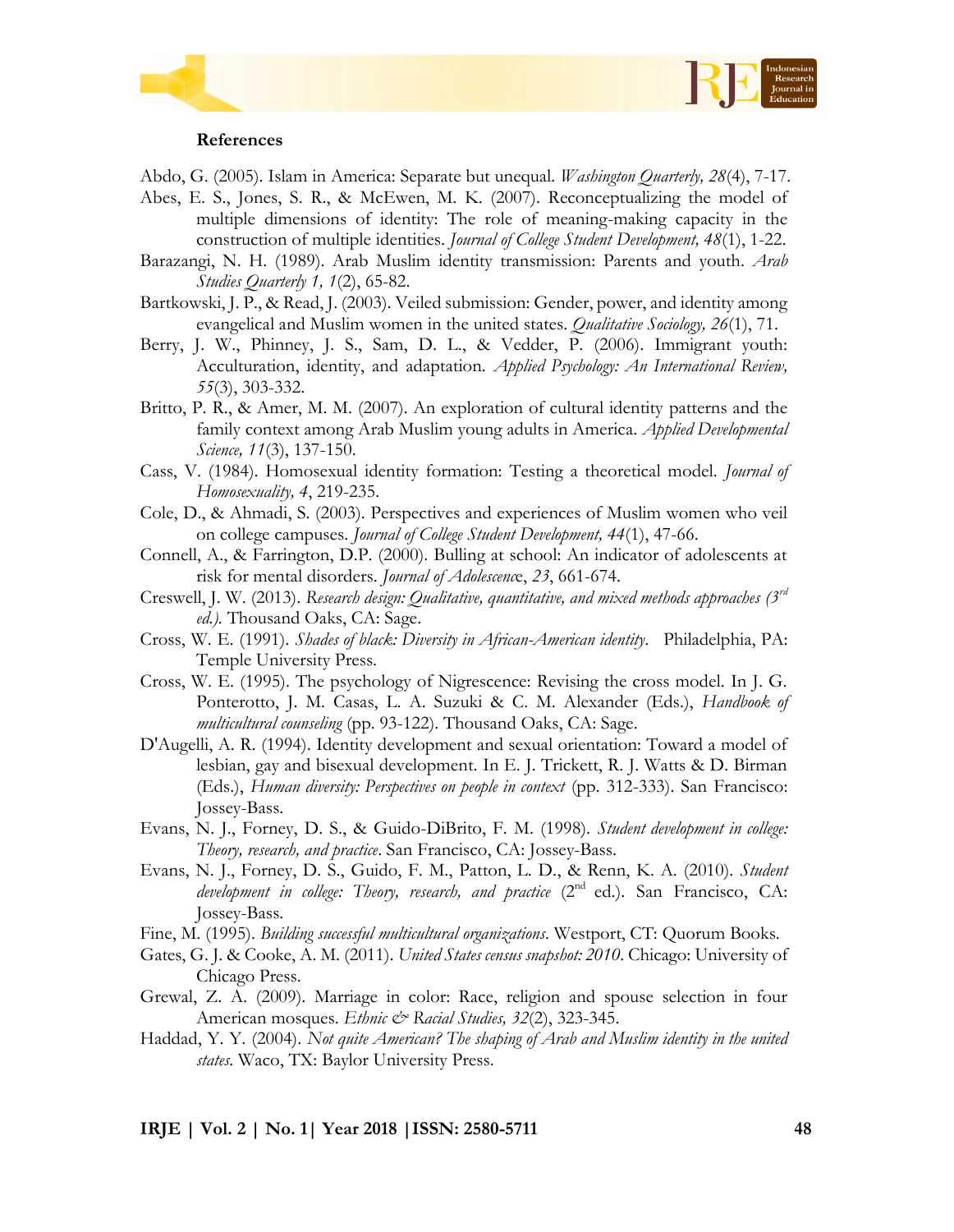



- Helms, J. E. (1990). *Black and white racial identity: Theory, research, and practice*. Westport, CT: Greenwood Press.
- Helms, J. E. (1995). An update of helms' white people of color racial identity models. In J. G. Ponterotto, J. M. Casas, L. A. Suzuki & C. M. Alexander (Eds.), *Handbook of multicultural counseling* (pp. 181-198). Thousand Oaks, CA: Sage.
- Hermansen, M. (2000). Hybrid identity formations in Muslim American. *Muslim World, 90*(1/2), 158.
- Horse, P. G. (2001). Reflection on American Indian identity. In C. L. Wijeyesinghe & B. W. Jackson III (Eds.), *New perspective on racial identity development: A theoretical and practical anthology* (pp. 91-107). New York: NYU Press.
- Jones, S. R., & McEwen, M. K. (2000). A conceptual model of multiple dimensions of identity. *Journal of College Student Development, 41*(4), 405-414.
- Josselson, R. (1973). Psychodynamic aspects of identity formation in college women. *Journal of Youth and Adolescence, 2*, 3-52.
- Josselson, R. (1996). *Revising herself: The story of women's identity from college to midlife*. New York: Oxford University Press.
- Kerwin, C. & Ponterotto, J. (1994). Biracial identity development theory and research. In C. Griffith, H. Blue, & H. Harris (Eds.), *Racial and ethnic identity development* (pp. 199-217). East Sussex, UK: Routledge Publishing.
- Kim, J. (1981). *The process of Asian-American identity development: A study of Japanese American women's perception of their struggle to achieve positive identities* (Unpublished Doctoral Dissertation), University of Massachusetts, MA., the United State of America.
- Kim, J. (2011). Asian-American racial identity development theory. In C. L. Wijeyesinghe & B. W. Jackson III (Eds.), *New perspective on racial identity development: Integrating emerging frameworks* (2<sup>nd</sup> ed.) (pp. 138-160). New York: NYU Press.
- Khan, M. A. M (2000). Muslims and identity politics in America. In Y. Y. Haddad & J. L. Esposito (Eds.), *Muslims on the Americanization path?* (pp. 7-101). New York, NY: Oxford University Press.
- Kurien, P. (2001). Religion, ethnicity and politics: Hindu and Muslim Indian immigrants in the United States. *Ethnic and Racial Studies*, *24*(2), 263-293.
- Kwon, V. H. (2000). Houston Korean ethnic church: An ethnic enclave. *Religion and the new immigrants: Continuities and adaptations in immigrant congregations*, 109-123.
- Lincoln, Y. S., & Guba, E. G. (1985). *Naturalistic inquiry*. Newbury Park, CA: Sage.
- Marshall, S. E., & Read, J. (2003). Identity politics among Arab-American women. *Social Science Quarterly, 84*(4), 875-891.
- McCarn, S. R., & Fassinger, R. E. (1996). Revisioning sexual minority identity formation: A new model of lesbian identity and its implications of counseling and research. *The Counseling Psychologist, 24*, 508-534.
- Moustakas, C. (1994). *Phenomenological research methods.* Thousand Oaks, CA: Sage.
- Mukminin, A., Yanto, F., & Yanto, H. (2013). Beyond the classroom: Religious stressors and adjustment among Indonesian Muslim graduate students in an American graduate school. *Turkish Online Journal of Qualitative Inquiry, 4*(2), 33-45.
- Peek, L. A. (2005). Becoming Muslim: The development of a religious identity. *Sociology of Religion, 66*(3), 215-242.